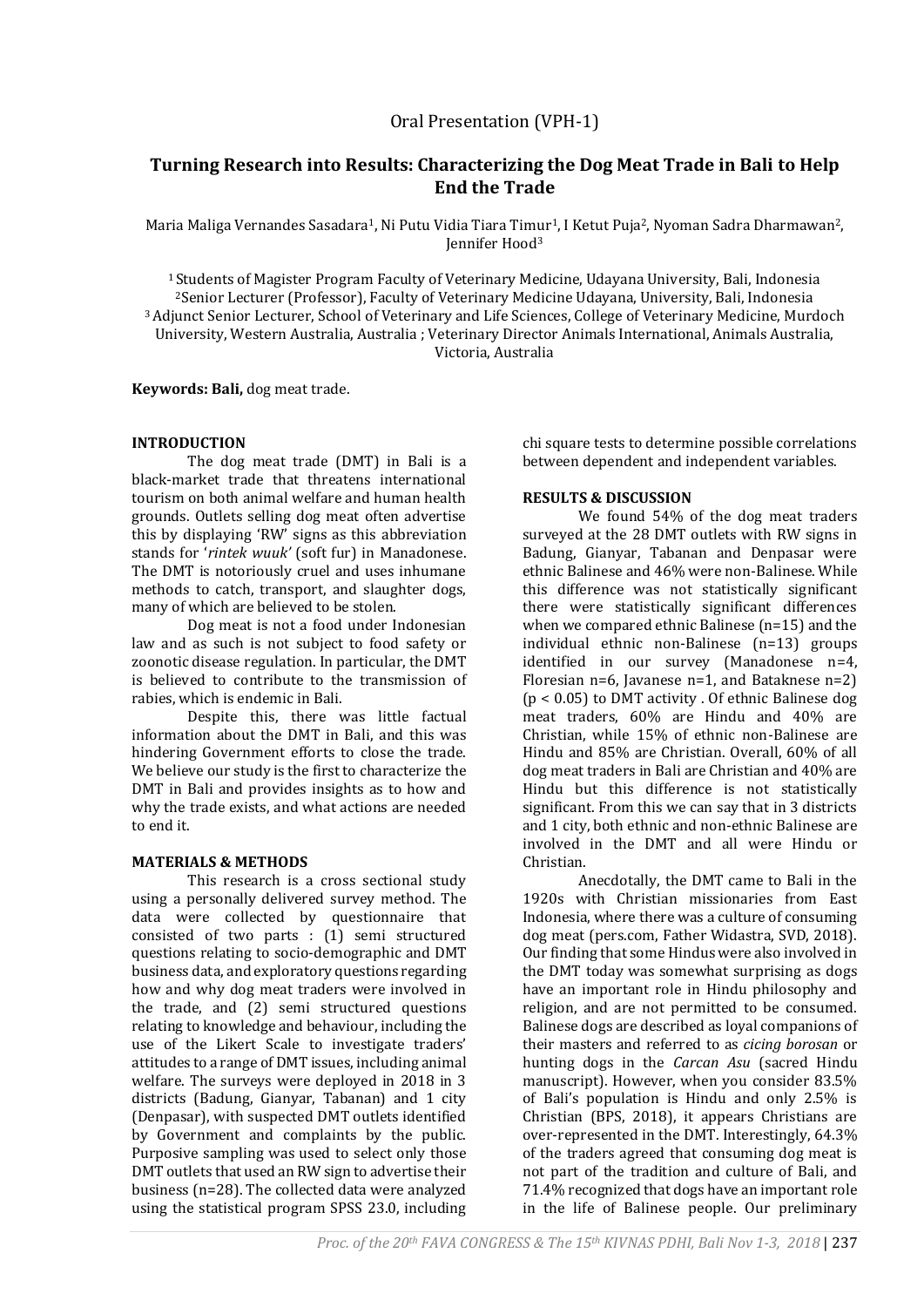results indicate the need for further study into the influence of ethnicity and religion on the DMT in Bali.

Importantly, 96.4% of dog meat traders said the main reason for selling dog meat was financial as it was easy to get customers. This may mean that the DMT services a niche market. While we did not survey customers, 67.9% of traders believed dog meat has health benefits and cures disease. This misapprehension needs to be addressed through education as there is no basis to believe dog meat has any special properties and in fact is a health risk.

Other socio-demographic factors showed 64% of traders are male and 36% are female; 93% are married (with both partners involved in the business) and 7% are widowed; 82% are older than 40 years; 36% have education under senior high school level, 50% have been to senior high school, and 14% proudly said they had attended university. Of interest, 89.3% of DMT outlets with RW signs were found in Badung (n=12) and Denpasar (n=13), with only 2 in Gianyar and one in Tabanan. While there is no significant correlation between location and DMT activity, it is possible that Denpasar and Badung have sociodemographic features that contribute to this finding. As the capital of Bali, Denpasar has a higher percentage of migrants (53%) than Balinese (BPS, 2018), at least some of whom are from parts of Indonesia where dog meat eating is common. Likewise, Badung also traditionally has had a high percentage of migrants (BPS, 2011), which is not surprising given it is a major tourist area that attracts workers from other parts of Indonesia. The role of migration and acculturation as drivers of the DMT in Bali should be studied further.

Our survey also showed that 57.2% of dog meat traders started their businesses in the last 5 years, supporting anecdotal reports that the DMT is increasing in Bali. At the other end of the scale, 14.3 % of outlets had been operating for more than 20 years, suggesting they had been able to operate openly and become established as 'normal'. These findings indicate the need for urgent intervention to stem this growth.

Our results also show that 53.6% of surveyed DMT operators sell cooked dog meat only and say they are not involved in the capture, transport and killing of dogs. Some 21.4 % of operators said they received frozen or raw carcasses, which suggests that the trade is more organized than previously thought.

Most DMT operators (71.4%) said they obtained dogs from within their district or city. Of concern, 8 traders (28.6%) admitted they moved dogs across districts, which is contrary to Bali Provincial Regulation No. 15/2009 about rabies control (rabies perda).

While our socio-demographic data

showed most dog meat traders we surveyed had attended high school, and some had even been to university, there is still a pressing need for focused education as the vast majority did not know their activities could have violated animal welfare laws  $(89.3%)$  or the rabies perda  $(96.4%)$ . This was despite the fact most said they knew about rabies (96.4%) and the risk of being infected with rabies as a result of catching and killing dogs (71.4%). However, 75% did not know that some other diseases can be transmitted through dog meat. This lack of knowledge may be contributing to the transmission of rabies and other zoonotic and food safety diseases in Bali and should be addressed.

Education and enforcement of existing regulations and laws are urgently required to change the attitude of people involved in the DMT (both as sellers and consumers who support the trade.

Likewise the DMT poses food safety risks as 60.7% and 64.3% of traders, respectively, did not know that dogs are not livestock or considered food under Indonesian law (and as such are not subject to food safety or zoonotic disease regulation). The public health risk of consuming dog meat was also demonstrated by the fact 14.3% of traders admitted they do not wash the meat hygienically when preparing it.

While 50% of dog meat traders showed a positive attitude to dogs by recognizing their status as 'man's best friend', and importance to Balinese life (71.4%), this did not stop their involvement in the DMT. This supports research that showed attitudes expressed by a person cannot always predict their behaviour (Wawan and Dewi, 2010).

All dog meat traders interviewed stated the dogs used in the trade were unwanted and purchased, and none were poisoned. The cruelty of the trade was demonstrated by the 78.6% of dog meat traders who said the cruelty of catching, transporting, and killing dogs was a natural thing to do in the DMT. They stated they killed dogs by binding the muzzle and legs with rope, then cutting the neck with a sharp knife or beating their heads with large clubs; by hanging, or by using an air rifle. If humans are cruel to animals, they are also more likely to be cruel to people (including being involved in criminal activities, terrorism and violence (Inu, 2011). This cruelty is antithetical to the Hindu concept of *Tri Hita Karana*, which is an integral part of the Balinese traditions that draw tourists to the island. If Bali is associated with animal cruelty this has the real potential to adversely affect tourism and economy.

# **CONCLUSION**

While our study of the DMT in 3 districts and 1 city in Bali is preliminary and is part of a Baliwide study, we believe it is the first to characterize the trade in Bali, Indonesia, and possibly